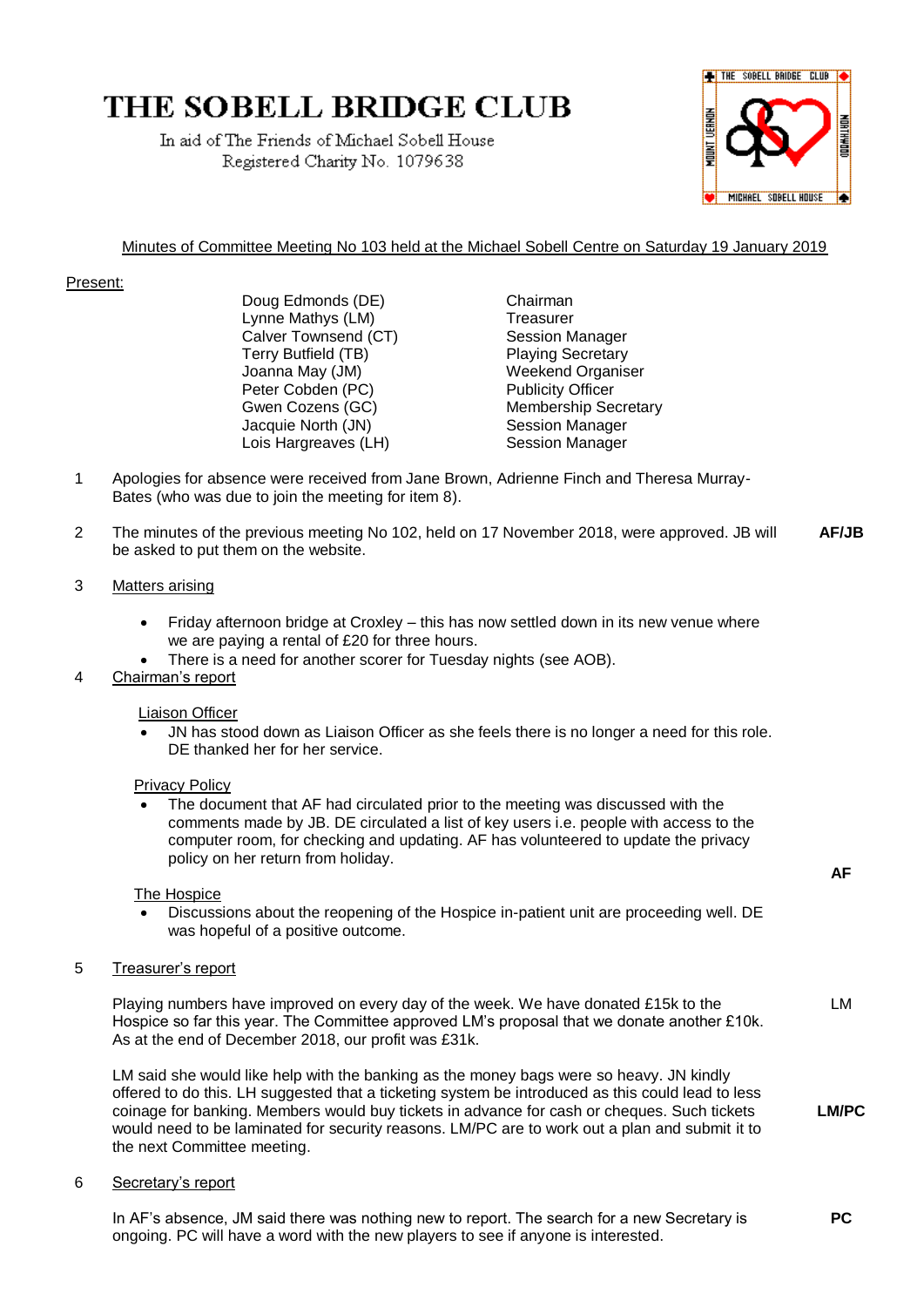#### 7 Membership Secretary's report

Re membership renewals, GC undertook to tell DE when to email members in advance of the 1<sup>st</sup> May renewal date. **GC/DE**

The 'Bring a Friend' vouchers had not been a success.

#### 8 Teaching programme

TMB had circulated an update on bridge teaching to the Committee.

PC had spoken to TMB at the beginning of January about the original plan whereby 'new players' from the Improvers' Class would play at the Club on Tuesdays. TMB thought it would be better to organise supervised sessions on Mondays. The group were keen to play at the Club on other nights. PC was asked to find the original list of experienced players who had offered to play with 'new' players and get their comments.

TB said we need to decide for how many weeks experienced players would be partnering a new player. People would not mind doing this occasionally but not on a regular basis.

JM (on behalf of AF) asked whether the grading on Pianola could be altered when an experienced player partnered a new player. DE offered to speak to Bev Purvis, Club Liaison Officer of the EBU, and report back.

DE said the Committee fully supported TMB's efforts for the Club. PC said that TMB is happy to commit one day a week to Sobell. She is also keen to run bridge classes' weekends for those who are still working. A long-term plan should be developed for teaching and support at the Club and PC will discuss this with TMB. To be placed as an agenda item for the next committee meeting. **PC/TMB/AF**

#### 9 Publicity

18 people have enrolled for the new' beginners' course.

PC was disappointed that the Sobell Hospice shops did not promptly display the posters the Friends had distributed on his behalf. He will ask the Friends if they would object to him talking with the shops when he sees them not doing as requested by the Friends.

'Optima' magazine seems to be a good source for recruiting new members. The cost of the last advert was  $£70 + VAT$  (£90); this fee includes 120 words in an advertorial.

Local Residents' Associations in Northwood, Eastcote and Ruislip have been engaging in giving us publicity.

All current playing sessions are on the Hillingdon Council website, and any events such as the recent Training Taster are shown as they arise.

PC contacted Three Rivers Council just before Christmas which resulted in them putting posters on 41 of their notice boards. Three Rivers Council publish a paper in the spring and autumn, they have accepted an article from Sobell of 300 words aimed at people who play social bridge and the article includes photographs from the Christmas party to capture the feel of the Club.

PC will prepare a poster for the new Croxley venue.

#### 10 Playing Secretary's Report

We had 5½ tables for SIMS on 14 January.

The Teams event on 13 January went well. Several people had dropped out at the last minute due to sickness but thanks to the efforts of Joan Butfield, there were 8 Teams in the end.

A suggestion was made that there should be a Cup for Sunday night duplicate. It could be for attendance as opposed to results. LH to discuss with VL.

**PC**

**PC**

**DE**

**PC**

**LH/VL**